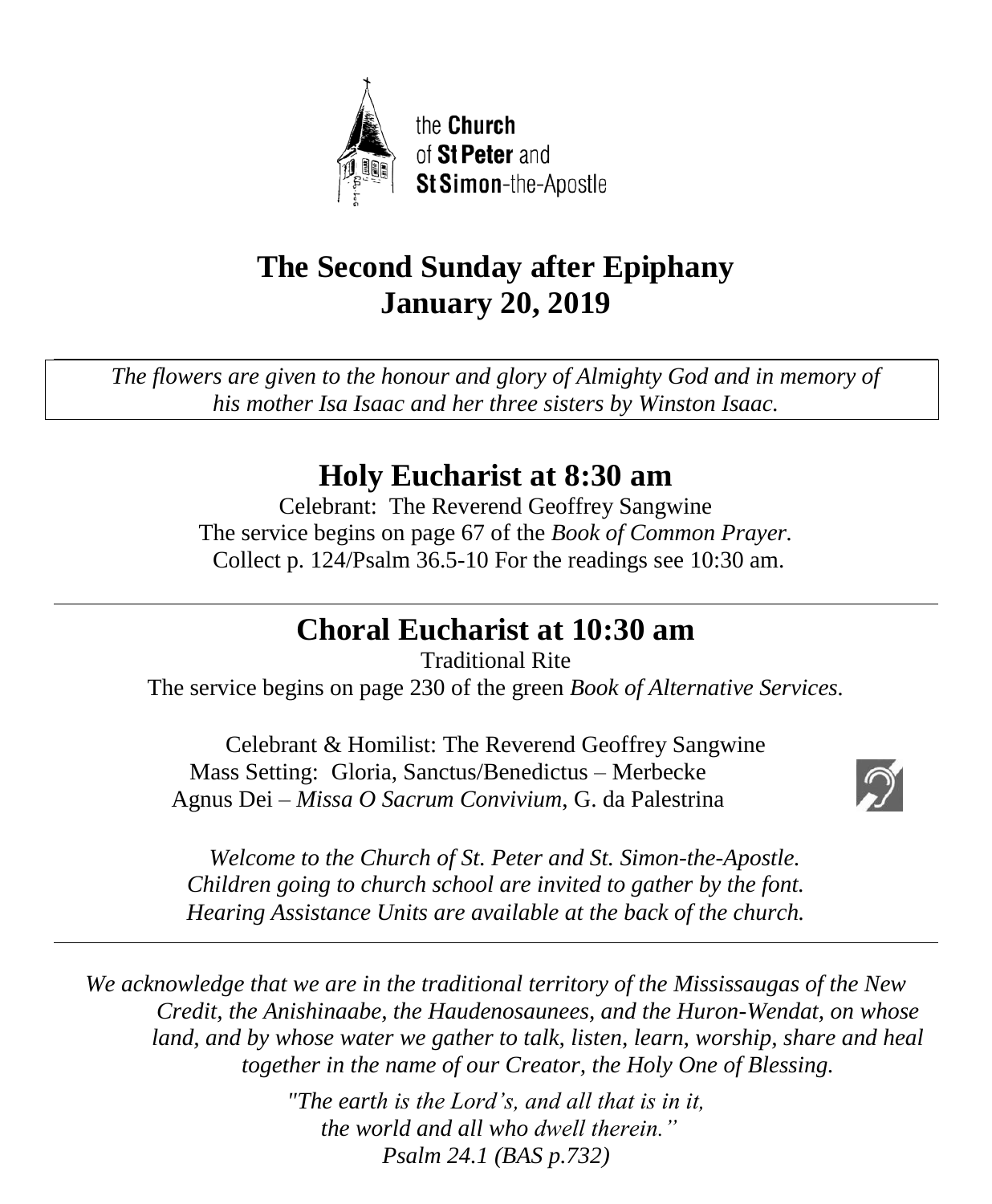**Prelude** *Prelude in B minor Op. 18 FWV 30* CEASAR FRANCK **Introit** *O Taste and See* **RALPH VAUGHAN WILLIAMS**  *O taste and see how gracious the Lord is: blest is the man that trusteth in him. Psalm 24.8*

# **Gathering of the Community**

| Celebrant<br>All | <b>Hymn 384</b> Praise to the Lord, the Almighty<br>The grace of our Lord Jesus Christ, and the love of God,<br>and the fellowship of the Holy Spirit, be with you all.<br>And with thy spirit.                                                                                                                                                                                                                                                                                                                                                                                                                                                                                                                       | <b>LOBE DEN HERREN</b> |
|------------------|-----------------------------------------------------------------------------------------------------------------------------------------------------------------------------------------------------------------------------------------------------------------------------------------------------------------------------------------------------------------------------------------------------------------------------------------------------------------------------------------------------------------------------------------------------------------------------------------------------------------------------------------------------------------------------------------------------------------------|------------------------|
| Celebrant<br>All | Almighty God,<br>unto whom all hearts be open, all desires known,<br>and from whom no secrets are hid:<br>cleanse the thoughts of our hearts by the inspiration of thy Holy Spirit,<br>that we may perfectly love thee, and worthily magnify thy holy name;<br>through Christ our Lord. Amen.                                                                                                                                                                                                                                                                                                                                                                                                                         |                        |
| Celebrant        | Our Lord Jesus Christ said: hear, O Israel, the Lord our God is one Lord;<br>and thou shalt love the Lord thy God with all thy heart, and with all thy soul, and<br>with all thy mind, and with all thy strength. This is the first and great<br>commandment. And the second is like unto it: thou shalt love thy neighbour as<br>thyself. On these two commandments hang all the law and the prophets.                                                                                                                                                                                                                                                                                                               |                        |
| All              | Lord have mercy upon us, and write both these thy laws<br>in our hearts, we beseech thee.                                                                                                                                                                                                                                                                                                                                                                                                                                                                                                                                                                                                                             | CP 677                 |
| Celebrant<br>All | Glory be to God on high,<br>and in earth peace, good will towards all.<br>We praise thee, we bless thee, we worship thee, we glorify thee,<br>we give thanks to thee for thy great glory,<br>O Lord God, heavenly king, God the Father almighty.<br>O Lord, the only-begotten Son, Jesus Christ;<br>O Lord God, Lamb of God, Son of the Father,<br>that takest away the sin of the world, have mercy upon us.<br>Thou that takest away the sin of the world, receive our prayer.<br>Thou that sittest at the right hand of God the Father,<br>have mercy upon us. For thou only art holy; thou only art the Lord;<br>thou only, O Christ, with the Holy Ghost,<br>art most high in the glory of God the Father. Amen. | <b>MERBECKE</b>        |

### **Collect of the Day**

*Celebrant* Almighty God, thy Son our Saviour Jesus Christ is the light of the world;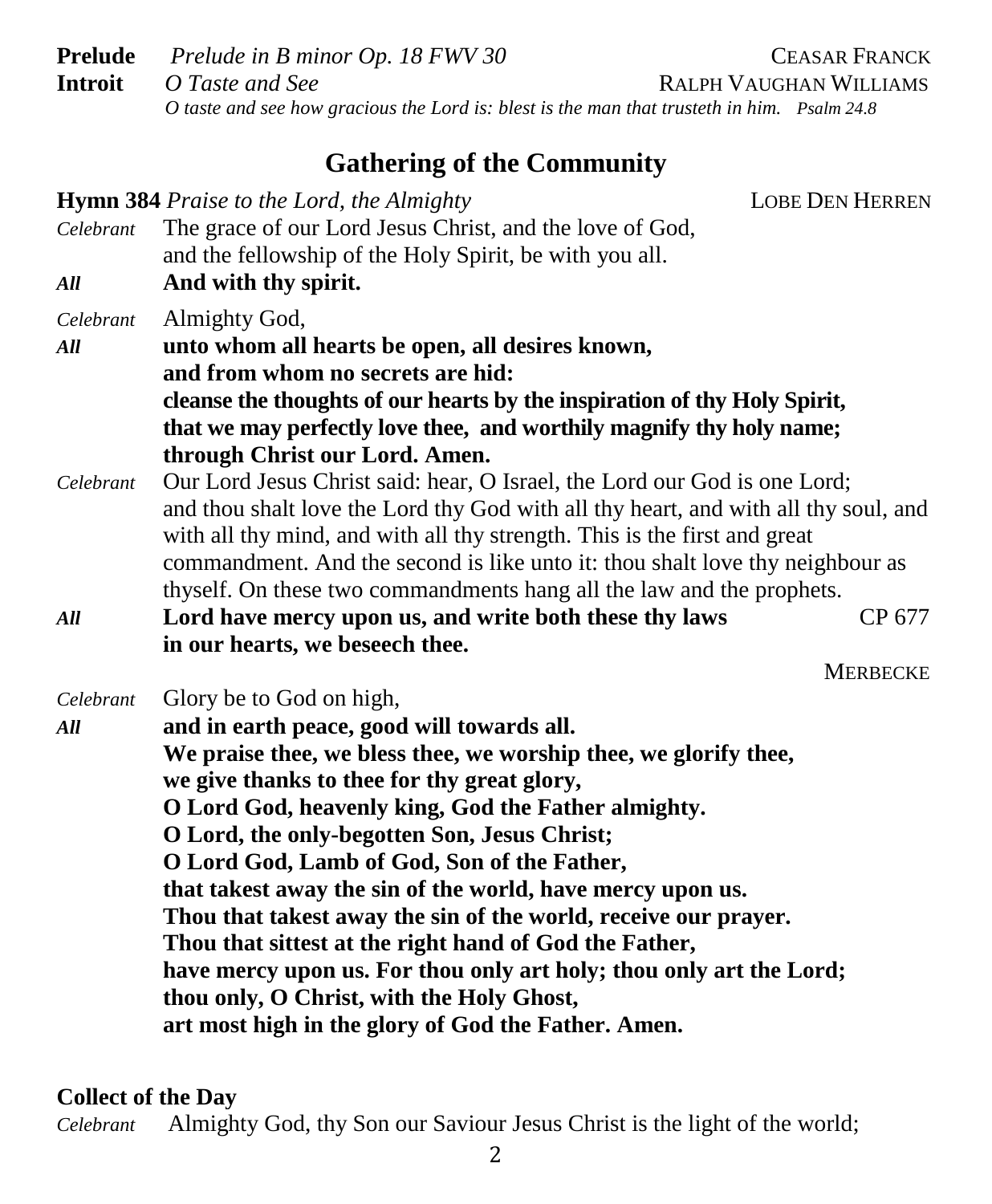grant that thy people, illumined by thy word and sacraments, may shine with the radiance of his glory, that he may be known, worshipped, and obeyed to the ends of the earth; who liveth and reigneth with thee and the Holy Spirit, one God, now and for ever. **Amen.**

# **Proclamation of the Word**

## **Old Testament Lesson** *Isaiah 62.1-5**Read by Ken Clark*

*Reader* The Old Testament Lesson is written in the  $62<sup>nd</sup>$  chapter of the book of the Prophet Isaiah, beginning at the  $1<sup>st</sup>$  verse.

For Zion's sake I will not keep silent, and for Jerusalem's sake I will not rest, until her vindication shines out like the dawn, and her salvation like a burning torch. The nations shall see your vindication, and all the kings your glory; and you shall be called by a new name that the mouth of the Lord will give. You shall be a crown of beauty in the hand of the Lord, and a royal diadem in the hand of your God. You shall no more be termed Forsaken, and your land shall no more be termed Desolate; but you shall be called My Delight Is in Her, and your land Married; for the Lord delights in you, and your land shall be married. For as a young man marries a young woman, so shall your builder marry you, and as the bridegroom rejoices over the bride, so shall your God rejoice over you.

*Reader* The word of the Lord. *All* **Thanks be to God.**

### **Psalm 36.5-10 –** *Sung by all. Please remain seated*

Thy mercy, O Lord, reacheth unto the heavens, / and thy faithfulness unto the clouds. Thy righteousness standeth like the strong mountains: / thy judgements are like the great deep.

Thou, Lord, shalt save both man and beast; how excellent is thy mercy, O God! / and thy people shall put their trust under the shadow of thy wings. They shall be satisfied with the plenteousness of thy house; / and thou shalt give them drink of thy pleasures, as out of the river. For with thee is the well of life; / and in thy light shall we see light. O continue forth thy loving-kindness unto them that know thee, / and thy righteousness unto them that are true of heart.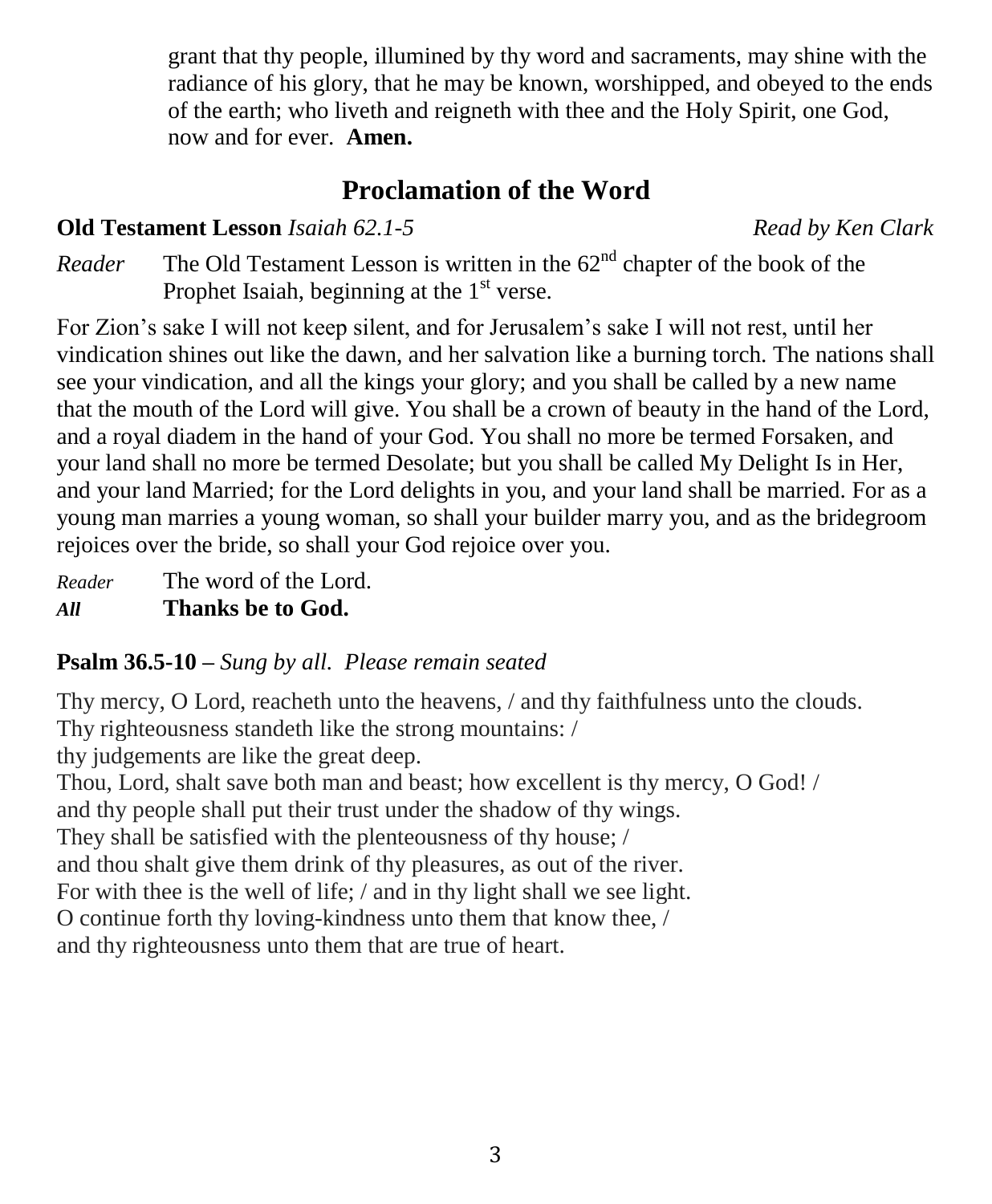### **Epistle** *1 Corinthians 12.1-11* Read by Barbara Pearson

*Reader* The Epistle is written in the  $12<sup>th</sup>$  chapter of the first Letter of St Paul to the Corinthians beginning at the  $1<sup>st</sup>$  verse.

Now concerning spiritual gifts, brothers and sisters, I do not want you to be uninformed. You know that when you were pagans, you were enticed and led astray to idols that could not speak. Therefore I want you to understand that no one speaking by the Spirit of God ever says "Let Jesus be cursed!" and no one can say "Jesus is Lord" except by the Holy Spirit. Now there are varieties of gifts, but the same Spirit; and there are varieties of services, but the same Lord; and there are varieties of activities, but it is the same God who activates all of them in everyone. To each is given the manifestation of the Spirit for the common good. To one is given through the Spirit the utterance of wisdom, and to another the utterance of knowledge according to the same Spirit, to another faith by the same Spirit, to another gifts of healing by the one Spirit, to another the working of miracles, to another prophecy, to another the discernment of spirits, to another various kinds of tongues, to another the interpretation of tongues. All these are activated by one and the same Spirit, who allots to each one individually just as the Spirit chooses.

*Reader* The word of the Lord.

*All* **Thanks be to God.**

### **Gospel Acclamation:** Alleluia *ROBIN DAVIS*

| <b>The Holy Gospel</b> | St John 2.1-11 |
|------------------------|----------------|
|------------------------|----------------|

*Gospeller* The Lord be with you.

*All* **And with thy spirit.**

Gospeller The Holy Gospel is written in the 2<sup>nd</sup> chapter of the Gospel according to St. John beginning at the  $1<sup>st</sup>$  verse.

### *All* **Glory be to thee, O Lord.**

On the third day there was a wedding in Cana of Galilee, and the mother of Jesus was there. Jesus and his disciples had also been invited to the wedding. When the wine gave out, the mother of Jesus said to him, "They have no wine." And Jesus said to her, "Woman, what concern is that to you and to me? My hour has not yet come." His mother said to the servants, "Do whatever he tells you." Now standing there were six stone water jars for the Jewish rites of purification, each holding twenty or thirty gallons. Jesus said to them, "Fill the jars with water." And they filled them up to the brim. He said to them, "Now draw some out, and take it to the chief steward." So they took it. When the steward tasted the water that had become wine, and did not know where it came from (though the servants who had drawn the water knew), the steward called the bridegroom and said to him, "Everyone serves the good wine first, and then the inferior wine after the guests have become drunk. But you have kept the good wine until now." Jesus did this, the first of his signs, in Cana of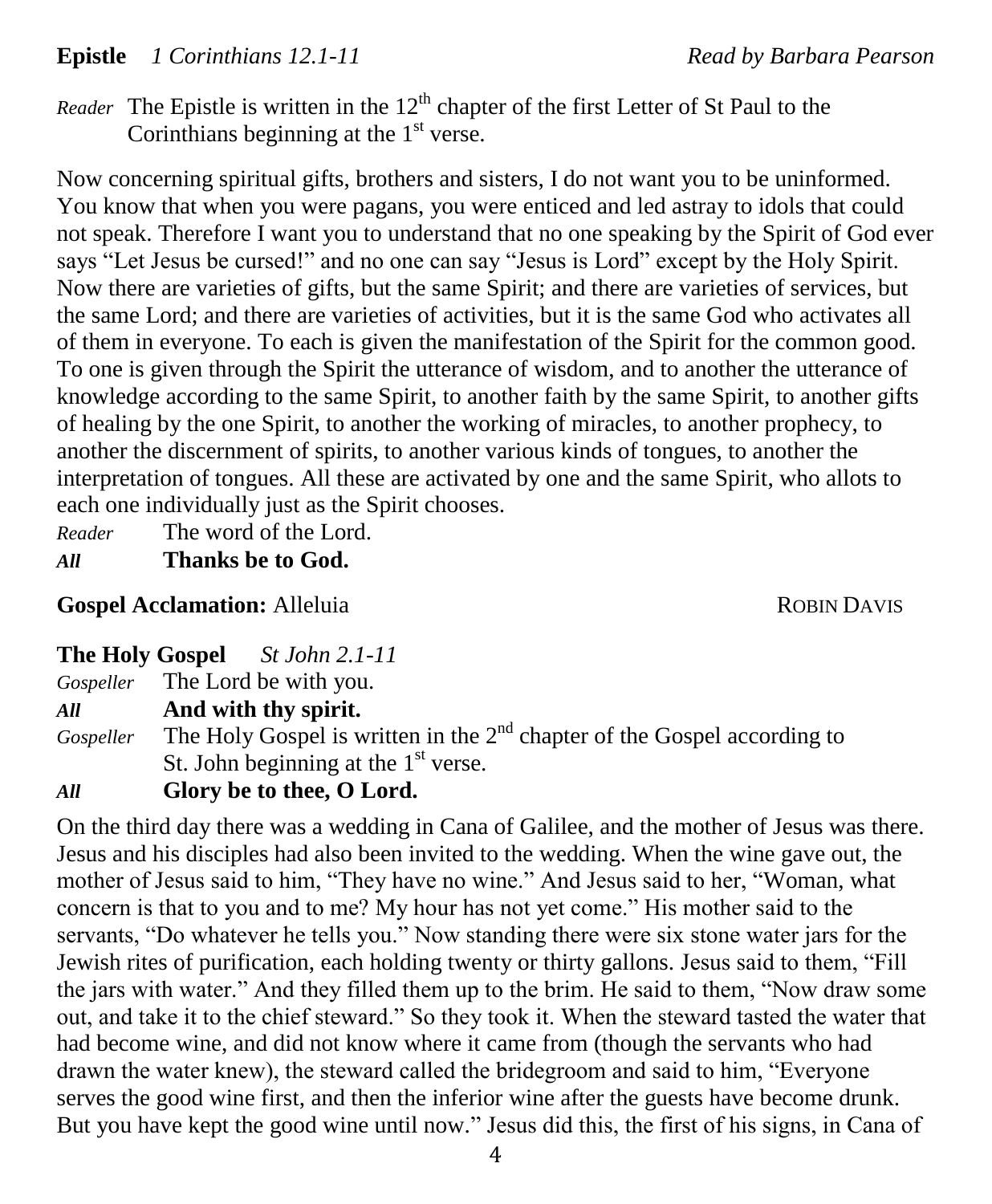Galilee, and revealed his glory; and his disciples believed in him.

*Gospeller* The Gospel of Christ.

*All* **Praise be to thee, O Christ.**

#### **Sermon**

**Nicene Creed –** Page 234

*Celebrant* I believe in one God,

*All* **the Father almighty, maker of heaven and earth, and of all things visible and invisible; and in one Lord Jesus Christ, the only-begotten Son of God, begotten of the Father before all worlds, God, of God; Light, of Light; very God, of very God; begotten, not made; being of one substance with the Father; through whom all things were made: who for us and for our salvation came down from heaven, and was incarnate by the Holy Ghost of the Virgin Mary, and was made man, and was crucified also for us under Pontius Pilate. He suffered and was buried, and the third day he rose again, according to the scriptures, and ascended into heaven, and sitteth on the right hand of the Father. And he shall come again with glory to judge both the quick and the dead: whose kingdom shall have no end. And I believe in the Holy Ghost, the Lord, the giver of life, who proceedeth from the Father and the Son, who with the Father and the Son together is worshipped and glorified, who spake by the prophets. And I believe one, holy, catholic, and apostolic Church. I acknowledge one baptism for the remission of sins. And I look for the resurrection of the dead, and the life of the world to come. Amen.**

**Prayers of the People** *Please kneel or stand, as able. Led by Glenna Sims-Bonk Response* Lord, in your mercy… **Hear our prayer**

**Confession and Absolution –** Pages 238-239 *The Celebrant invites the prayer of confession.*

*Silence is kept. Please kneel, as able.*

*Celebrant* Almighty God,

*All* **Father of our Lord Jesus Christ, maker of all things and judge of all people: we acknowledge and confess our manifold sins and wickedness, which we from time to time most grievously have committed, by thought, word and deed, against thy divine majesty. We do earnestly repent, and are heartily sorry for these our misdoings. Have mercy upon us, most merciful Father; for thy Son our Lord Jesus Christ's sake, forgive us all that is past; and grant that we may ever hereafter serve and please thee in newness of life, to the honour and glory of thy name; through Jesus Christ our Lord.**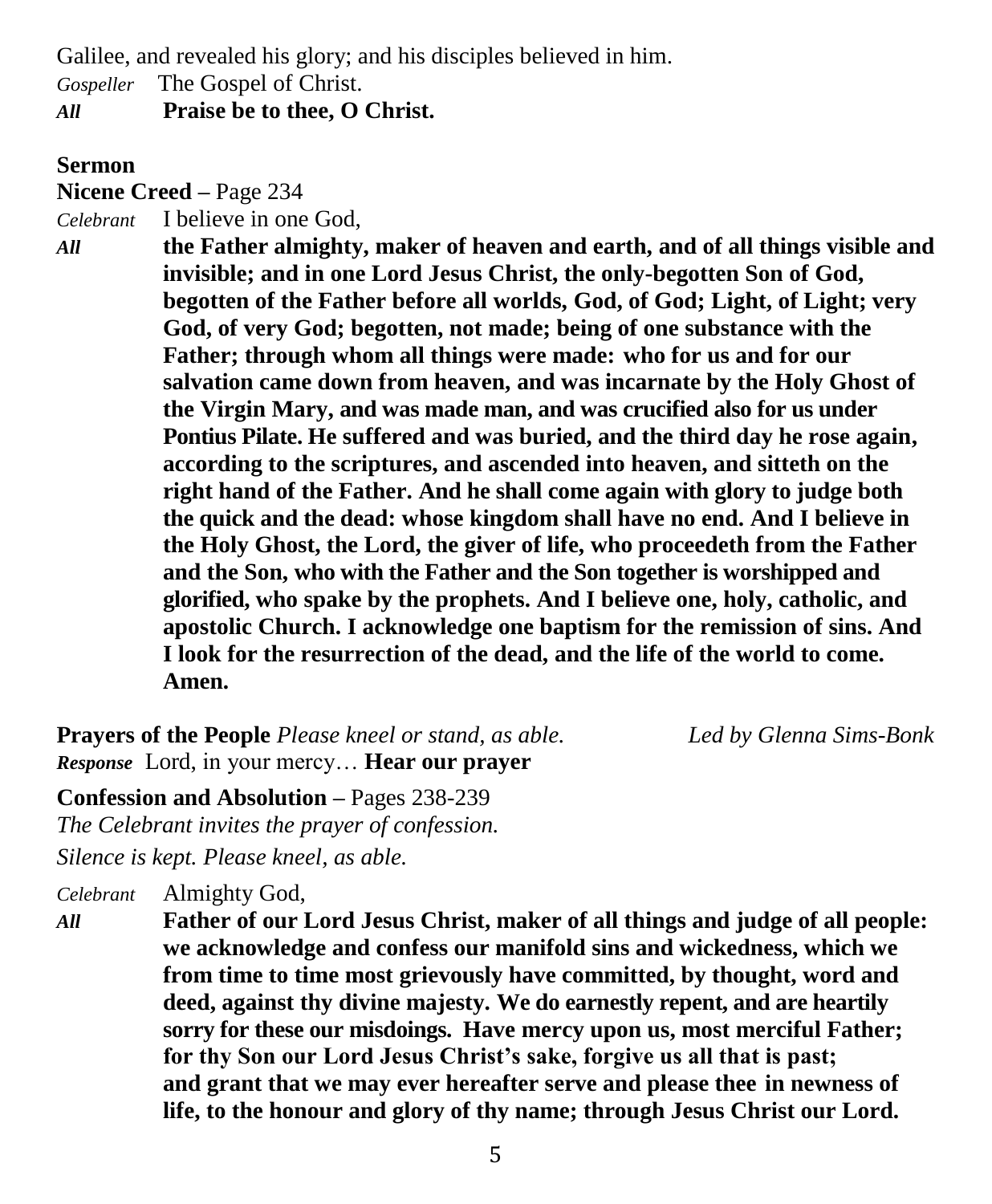### **Amen.**

*The Absolution is pronounced.*

### **The Peace**

*Celebrant* The peace of the Lord be always with you.

# *All* **And with thy spirit.**

*We invite you to share a sign of peace with those near you – a handshake, slight bow or other form of greeting. Please respect the wishes of those who prefer not to shake hands.*

# **Celebration of the Eucharist**

**Offertory Hymn 404** *The Trumpets Sound, the Angels Sing* THE TRUMPETS SOUND

## **Prayer over the Gifts**

*Celebrant* Living God, you have revealed your Son as the Messiah. May we hear his word and follow it, and live as children of light. We ask this in the name of Jesus Christ the Lord. **Amen.**

## **Great Thanksgiving –** pp. 241-243

*Celebrant* The Lord be with you. *All* **And with thy spirit.** 

- *Celebrant* Lift up your hearts. *All* **We lift them up unto the Lord.**
- *Celebrant* Let us give thanks unto our Lord God.

*All* **It is meet and right so to do.**

*The Celebrant continues with the preface. Then all sing:* Hymn Book #683

- *Choir* **Holy, holy, holy, Lord God of Hosts, heaven and earth are full of thy glory. Glory be to thee, O Lord most high. Blessed is he that cometh in the name of the Lord: Hosanna in the highest.**
- *Celebrant* Blessing and glory and thanksgiving be unto thee, almighty God, our heavenly Father, who of thy tender mercy didst give thine only Son Jesus Christ to take our nature upon him, and to suffer death upon the cross for our redemption; who made there, by his one oblation of himself once offered, a full, perfect, and sufficient sacrifice, oblation, and satisfaction, for the sins of the whole world; and did institute, and in his holy Gospel command us to continue, a perpetual memorial of that his precious death, until his coming again. Hear us, O merciful Father, we most humbly beseech thee; and grant that we receiving these thy creatures of bread and wine, according to thy Son our Saviour Jesus Christ's holy institution, in remembrance of his death and passion, may be partakers of his most blessed body and blood; who, in the same night that he was betrayed, took bread; and, when he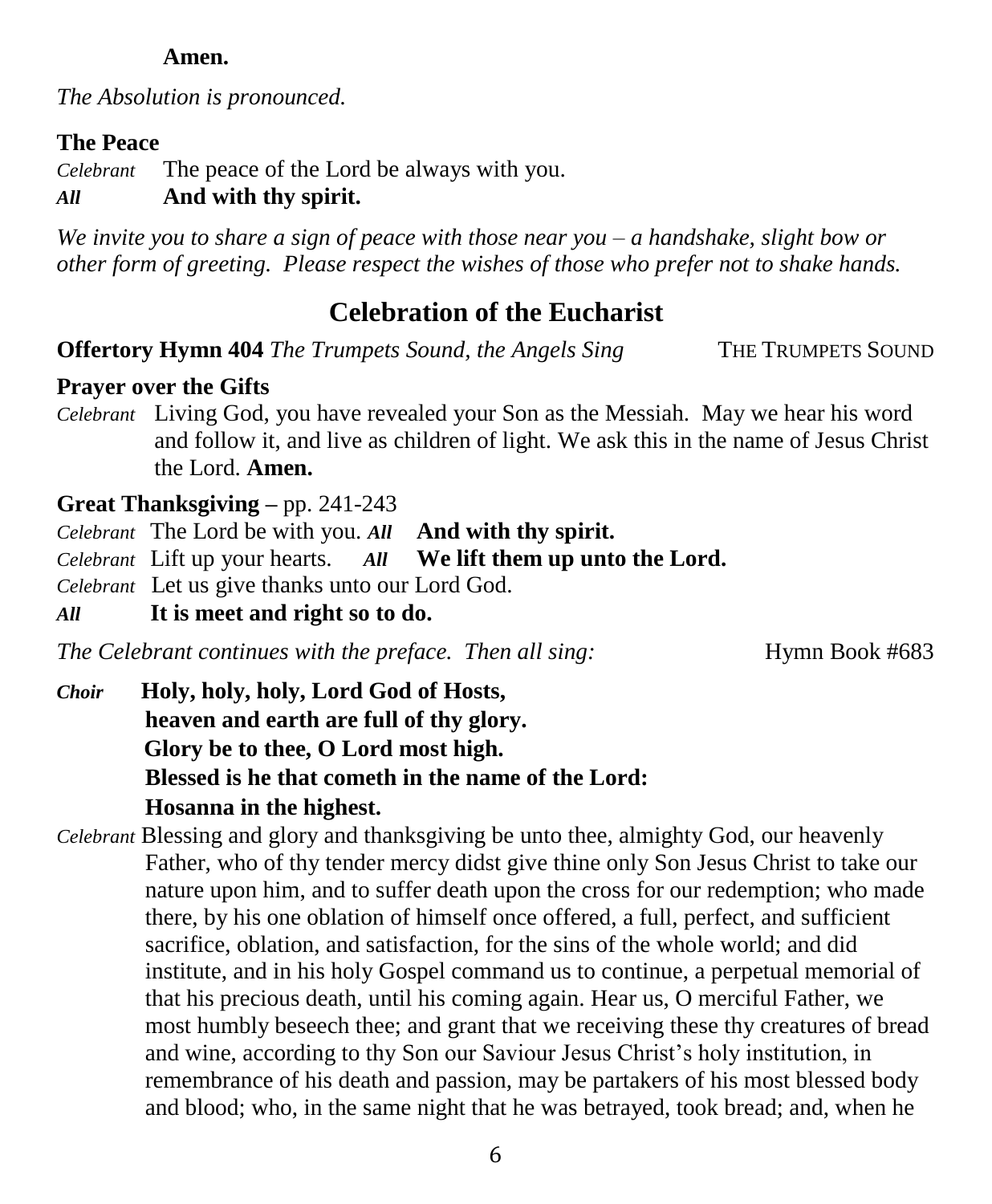had given thanks, he brake it; and gave it to his disciples, saying, "Take, eat; this is my body which is given for you: Do this in remembrance of me." Likewise after supper he took the cup; and when he had given thanks, he gave it to them, saying, "Drink ye all, of this; for this is my blood of the new covenant, which is shed for you and for many for the remission of sins: Do this, as oft as ye shall drink it, in remembrance of me." Wherefore, O Father, Lord of heaven and earth, we thy humble servants, with all thy holy Church, remembering the precious death of thy beloved Son, his mighty resurrection, and glorious ascension, and looking for his coming again in glory, do make before thee, in this sacrament of the holy bread of eternal life and the cup of everlasting salvation, the memorial which he hath commanded:

## *All* **We praise thee, we bless thee, we thank thee, and we pray to thee, Lord our God.**

*Celebrant* And we entirely desire thy fatherly goodness mercifully to accept this our sacrifice of praise and thanksgiving, most humbly beseeching thee to grant, that by the merits and death of thy Son Jesus Christ, and through faith in his blood, we and all thy whole Church may obtain remission of our sins, and all other benefits of his passion; And we pray that by the power of thy Holy Spirit, all we who are partakers of this holy communion may be fulfilled with thy grace and heavenly benediction; through Jesus Christ our Lord, by whom and with whom, in the unity of the Holy Spirit, all honour and glory be unto thee, O Father Almighty, world without end. **Amen.** 

**Lord's Prayer –** *Sung by all*Hymn Book #684

### **Breaking of the Bread**

*Celebrant* We break the bread of life, and that life is the light of the world.

## *All* **God here among us, light in the midst of us, bring us to light and life. Agnus Dei**

*Choir* O Lamb of God, that takest away the sin of the world, have mercy upon us. O Lamb of God, that takest away the sin of the world, grant us thy peace.

# **Holy Communion**

*All baptized Christians are welcome to receive Communion.*

*Please do not dip the consecrated bread into the wine - Drinking from the chalice is considered safe from the point of view of public health. You are also welcome to receive only the bread, if you prefer. Indicate this by holding your arms crossed over your chest as the chalice passes; this is also a way to receive a blessing rather than communion. Gluten-free communion wafers are available – please let the administering priest know.*